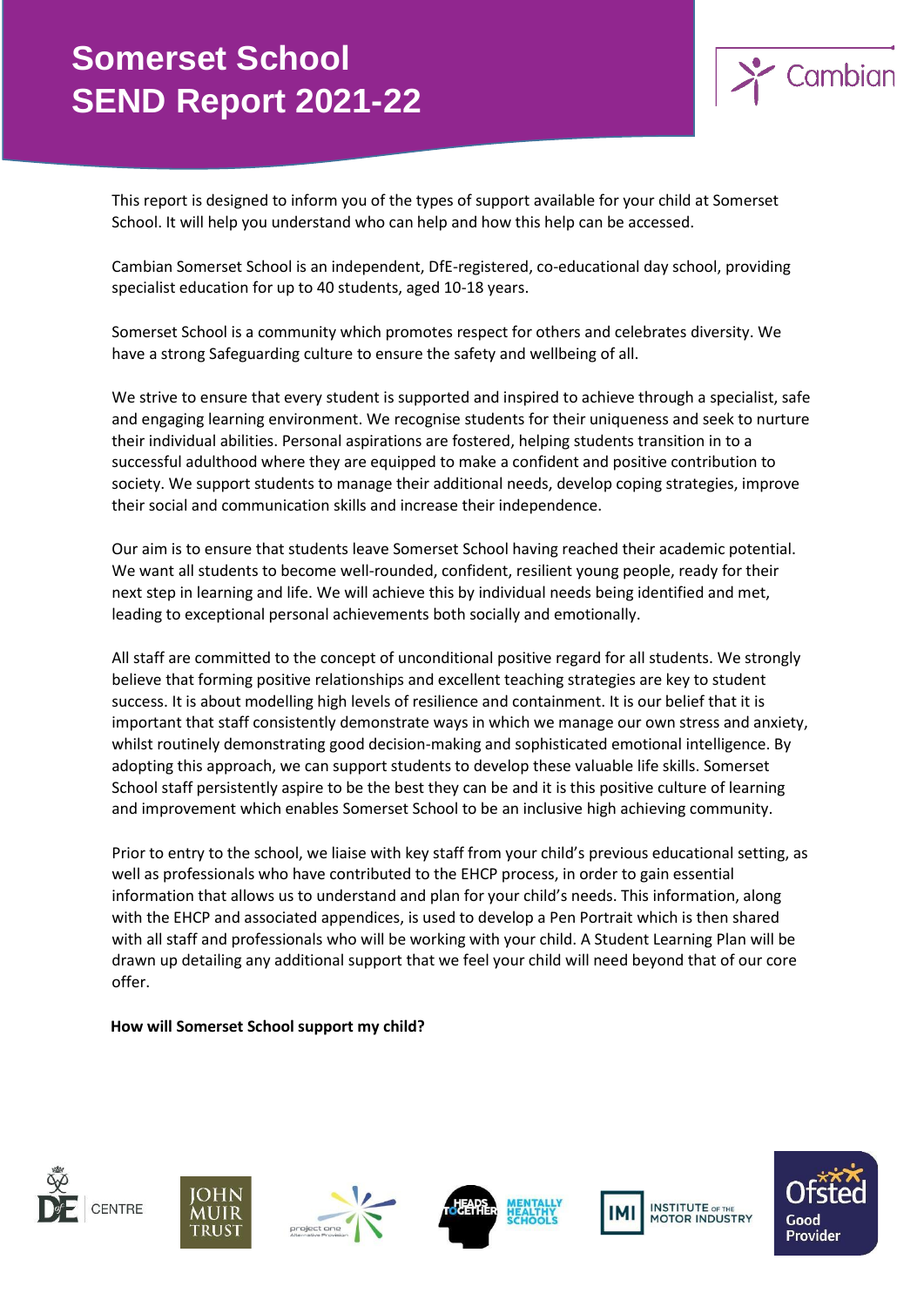- The Pen Portrait completed prior to entry will be shared with all staff and planning will be adjusted according to specific needs, strengths and preferences outlined by the teachers working with your child.
- Within one month of entry, a Student Learning Plan will be written. Within this document, key data will be recorded based on completed assessments, along with a summary of key information and key needs (taken from the EHCP). A series of personal outcomes to be achieved will also be established which will be linked to your child's EHCP. These outcomes will be used to inform teachers' planning and will be the focus of regular tutor group discussions and reflections.
- When a child is struggling to regulate their emotions, staff will employ de-escalation strategies in the first instance, using such interventions as Thrive, PACE and sensory regulation. As a last resort, CPI Safety Intervention techniques will be used to physically intervene in order to keep your child and others safe.
- If your child has specific needs where staff need additional training and guidance, this will be offered and external professionals will be involved when required.
- Regular meetings are held whereby the needs of individuals are discussed as necessary and plans implemented to address any emerging difficulties. Actions are communicated to all relevant staff.

## **How will the curriculum be matched to my child's needs?**

- All students are taught in small class groups or 1:1 by specialist teachers and teaching assistants.
- Our philosophy is to provide a holistic and individualised approach designed and tailored to support students to fulfil their potential. Staff are experts in their field and are consistently challenging both students and themselves in order to overcome barriers to success and provide students with the tools they require to thrive.
- We aim to embed a nurturing strategy throughout the school as we realise that effective learning will take place when lessons are outstanding, staff are confident and students have high self-esteem and feel safe in their learning environment.
- Throughout their time at Somerset School, Student Learning Plans will inform teachers of strengths and learning preferences and offer clear guidance in the form of personalised outcomes that target key areas for development.
- We recognise that social and emotional development, including the development of social communication skills, are a crucial part of learning for all of our students. We have an Emotional Wellbeing Team to support students and we use the 'Thrive' and 'Trauma Informed' approach to assess their level of social and emotional development, identify key areas for development and track progress against these.
- We also acknowledge the importance of applying practical, physical approaches to enhance learning and social development. In addition to class-based learning, students are given the opportunity to use the outdoor environment to develop their independence, problem solving and social skills.

### **How will I know how my child is doing?**











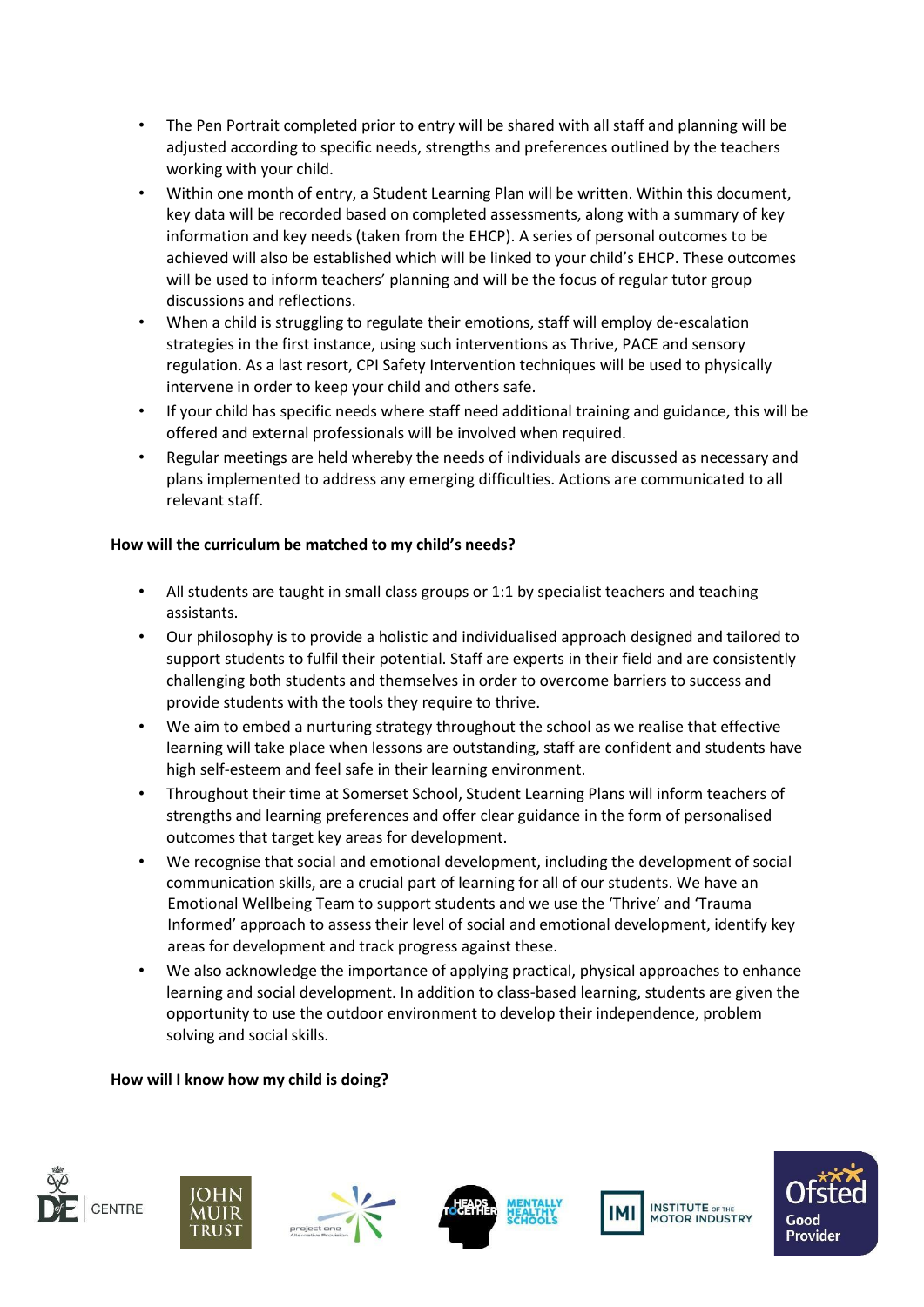- All of the students at Somerset School have an EHCP. This means that every year you will be invited to an Annual Review meeting where their educational provision can be discussed with the Special Educational Needs Coordinator (SENCo), their tutor and where appropriate, professionals working with your child and the educational professionals around your child. At this meeting, you will be able to share your views, your child's views and hear the views of those working with your child and share in the process of planning for the next year.
- Further opportunities to discuss next steps and student progress are available around key transitions such as Key Stage 4 Options and Post 16 transition.
- Above all, we feel it is essential that we maintain regular contact and a positive, supportive partnership with you as parents and carers. To this end, tutors will keep in regular contact to update you on your child's school experience and our Emotional Wellbeing Team are always available to talk to you about any concerns you have about your child's wellbeing both at school and at home.

## **What support will there be for my child's overall wellbeing?**

- Somerset School embraces the 'Thrive' approach which provides nurture support and develops emotional resilience. We have a licensed Thrive practitioner and in collaboration with your child's tutor, the Emotional Wellbeing Team and other educational professionals, they will carry out an assessment to establish your child's stage of emotional development and key needs. They will also be able to develop an action plan to support your child's emotional development and meet their needs.
- As a nurturing school, the role of the tutor is essential. Your child will have timetabled sessions which will enable them to foster a positive relationship. The tutor acts as one of the emotionally available adults for your child but it is important that the tutor is one of a group of staff that are available to your child.
- We recognise that a number of our students will benefit from alternative therapeutic input to support them in addressing their emotional needs. To this end, we have a number of staff who are trained to deliver a range of sensory integration activities, mental health and wellbeing support and mentoring/outdoor education.

### **What specialist services and expertise are available at Somerset School?**

- In our school, we have staff with specialist knowledge in Autism, ASC, Attention Deficit Hyperactivity Disorder (ADHD), Attachment Disorder, Dyslexia, Sensory Processing, PACE, Mental Health and Wellbeing, Outdoor Education, Trauma Informed Approaches, PDA, and a licensed Thrive practitioner.
- There is also access to an Educational Psychologist, specialist Dyslexia teachers through the Learning Support Service, Speech and Language Therapists, Occupational Therapists and other therapeutic services.
- The introduction of Education, Health and Care Plans have identified a greater emphasis on specialist services from Health Care being involved and communicating a joint approach to working with and supporting young people.











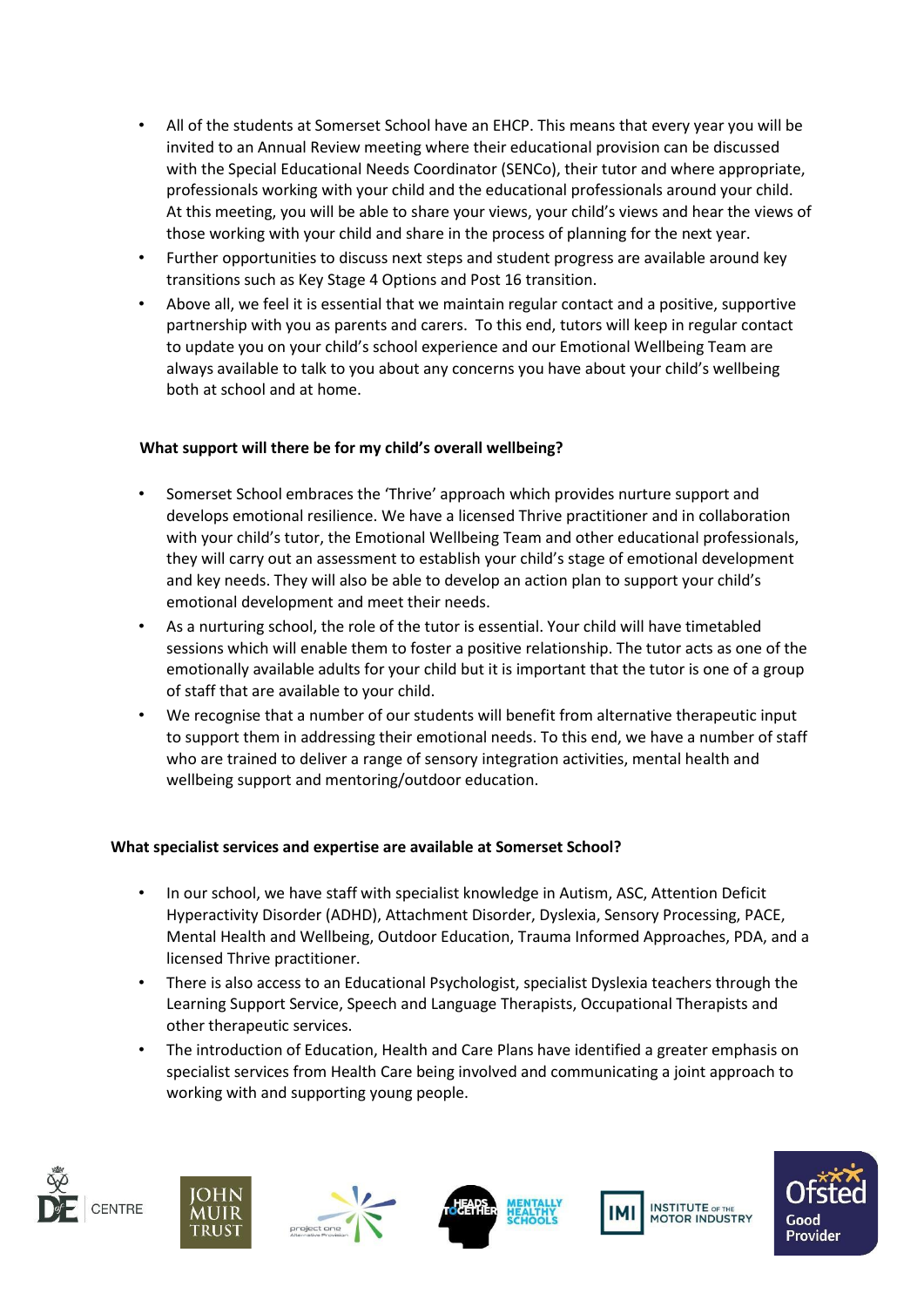• Independent Careers Advisors

## **What training have the staff supporting my child received?**

At Somerset School, your child will benefit from the support of a specialist staff team who receive on going specialist training that supports them in meeting their developmental and educational needs. We follow a robust training programme which covers all of the statutory training expected of an education establishment such as Safeguarding and First Aid etc…

In addition to this most recently, the staff team has engaged in the following training courses:

- Sensory Processing
- CPI Safety Interventions
- PDA Awareness
- Autism Awareness
- ADHD Awareness
- Trauma Informed Training
- PACE
- Mental Health and Wellbeing

Staff are also encouraged through reading, to keep up to date with the latest research, approaches and interventions available.

Both Louisa Jessep (Head Teacher) and Sarah Bamsey (SENCO) hold the National Award for Special Educational Needs Co-ordination.

### **How will my child be included in activities outside of school, including school trips?**

- As part of the ongoing support of your child Somerset School complete a risk-assessments for all activities both onsite and offsite. Staff will assess the risk for your child based on their identified needs. We operate an inclusive policy to ensure access for all children.
- Risk assessments are completed wherever necessary in order that approaches can be adjusted to facilitate their inclusion in planned activities.
- Through this approach, we are able to offer a wide range of outdoor and offsite activities and experiences to your child.

### **How accessible is the school environment?**

- Somerset School is set within a historic Paper Mill. It has been adapted to be accessible to students, parents and carers with physical limitations and/or mobility impairments, by way of an elevator.
- Outside the school there are designated disabled parking spaces from which the building can be easily accessed.











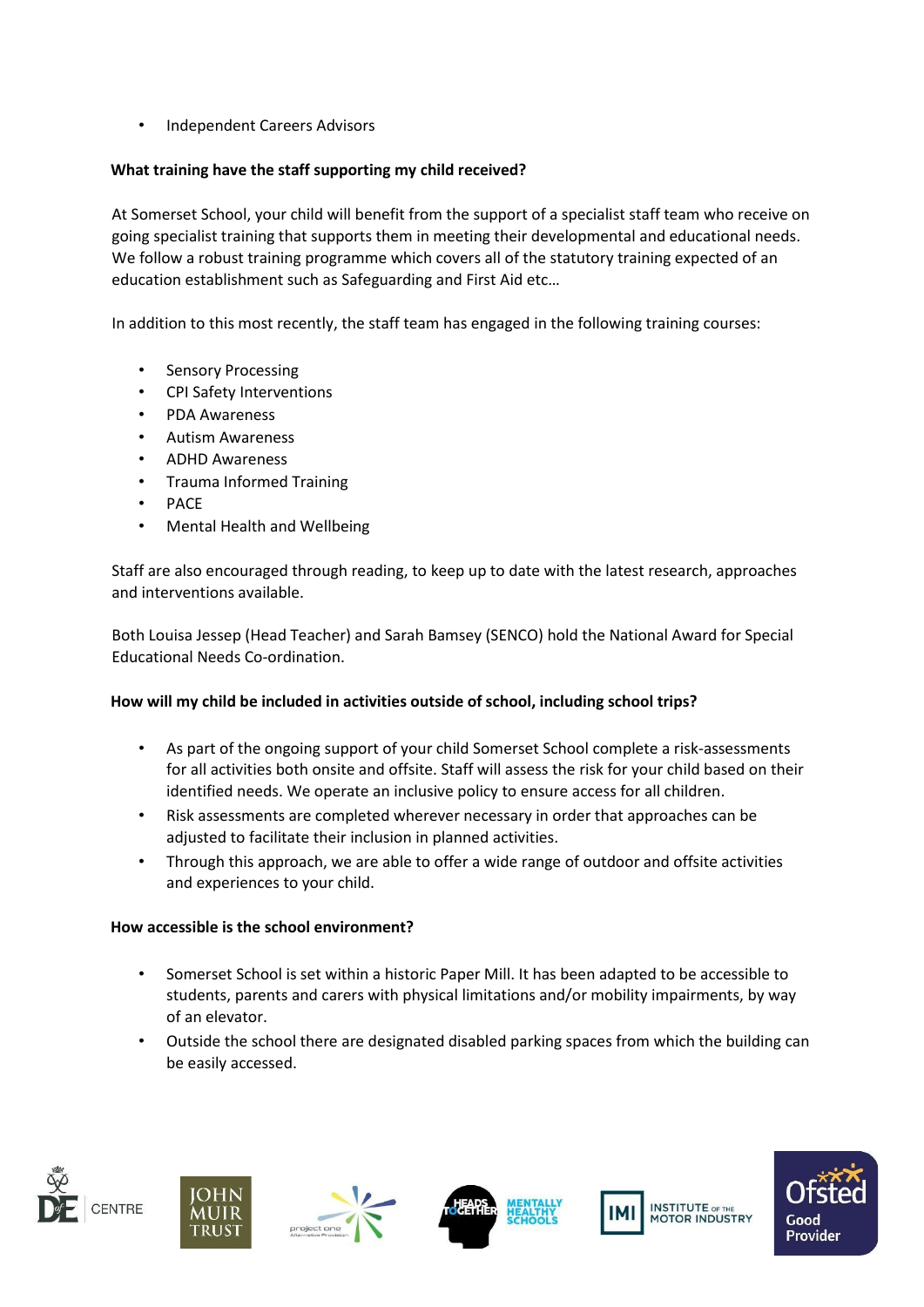• There is one accessible toilet in the reception area and one accessible toilet/shower room situated on the middle floor.

# **How will the school support my child during transition?**

- Prior to entry, you will be invited, with your child, to visit the school where you will be given a tour of the site and facilities by a member of the Senior Leadership Team. There will also be the opportunity to meet key staff and ask any questions you may have about the provision we offer at Somerset School.
- Our Emotional Wellbeing Team may also arrange to visit you and your child at home to support you and gather additional information.
- We will liaise with key staff from your child's previous setting to develop a Pen Portrait and transition plan. Each plan is bespoke to the child and will involve taster days and a phased introduction. The transition plan will best ease your child's integration into Somerset School.
- Our drive to support transition into Post 16 education begins at the beginning of Key Stage 4 when our Year 10 students will begin to discuss their options for their futures. These conversations are held with individual tutors and also Independent Careers Advisors, who provide parents and students with a report outlining their Next Steps towards achieving their aspirations.
- Somerset School has excellent links with colleges across the authority and many of our Year 10 and 11 students access largely vocational college placements which begins a long and considered process of your child's transition into a Post 16 setting.
- There will also be numerous opportunities over Key Stage 4 for your child to meet with staff to consider the options available on the basis of interests and academic goals and future planning will present a key focus for consideration during Annual Reviews.
- Following transition, wherever possible, we maintain contact with the students and we always ensure there is a thorough process of data sharing and discussion with the receiving institution.
- For some of our students there is an option to remain at Somerset School into Sixth Form. This is discussed with the placing Local Authority along with all stakeholders involved.

### **How are parents involved in the school? How can I be involved?**

- From the moment Somerset School has been named as part of your child's EHCP, a member of the Senior Leadership Team will be in contact to talk you through the transition process and all relevant paperwork. Whilst your child is on roll with us, our Emotional Wellbeing team and your child's tutor will be keen to help you; by signposting support agencies, supporting with health appointments, helping you seek support and advice with your child's education, providing a direct connection to the school, accompanying you to meetings and supporting you with Housing Support issues should they arise.
- Staff regularly monitor attendance to support you in ensuring your child attends school regularly in order that they are equipped to fulfil their potential.